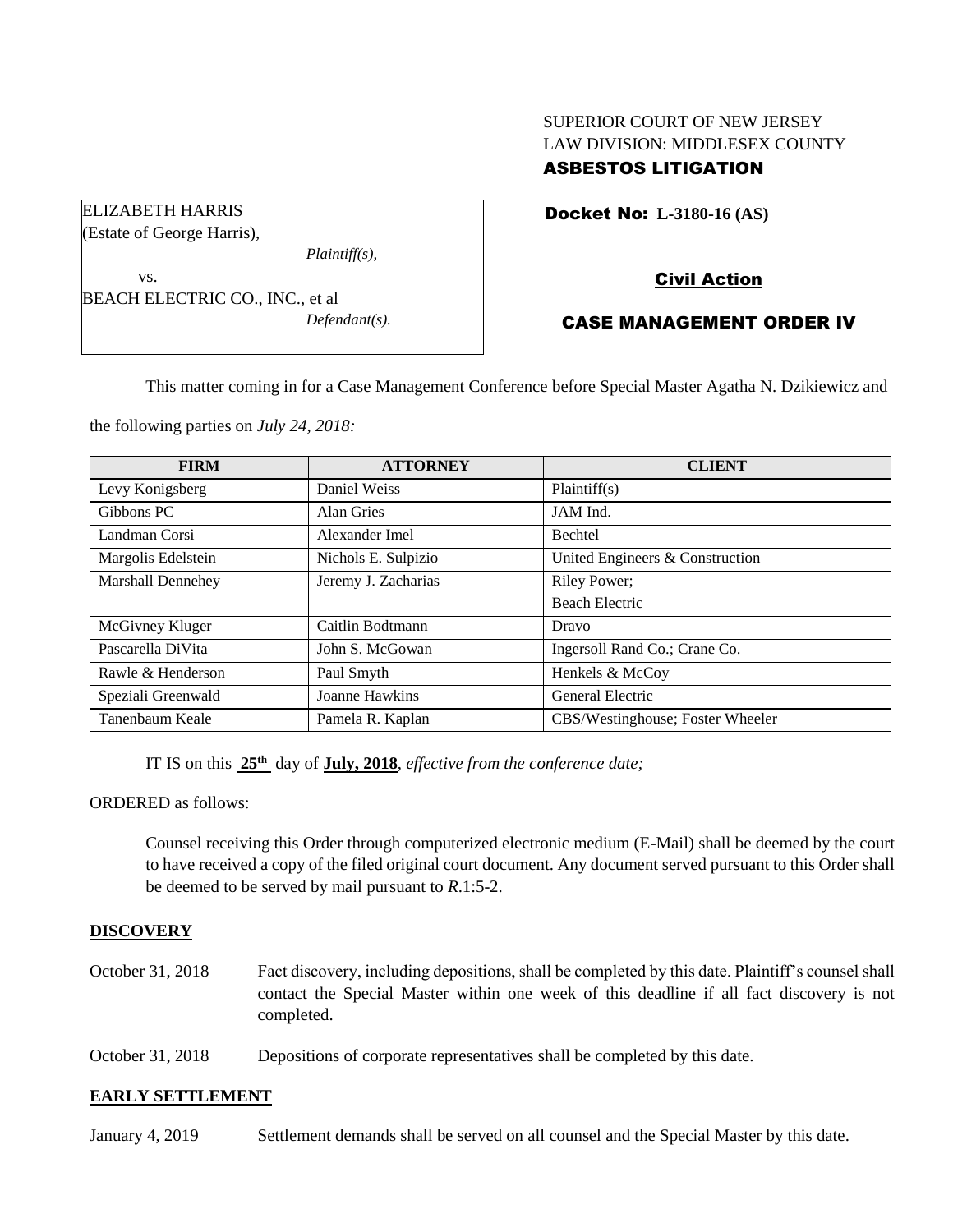## **SUMMARY JUDGMENT MOTION PRACTICE**

| January 4, 2019        | Plaintiff's counsel shall advise, in writing, of intent not to oppose motions by this date. |  |
|------------------------|---------------------------------------------------------------------------------------------|--|
| January 18, 2019       | Summary judgment motions shall be filed no later than this date.                            |  |
| February 15, 2019      | Last return date for summary judgment motions.                                              |  |
| <b>MEDICAL DEFENSE</b> |                                                                                             |  |
|                        |                                                                                             |  |

- December 10, 2018 Plaintiff shall serve medical expert reports by this date.
- December 10, 2018 Upon request by defense counsel, plaintiff is to arrange for the transfer of pathology specimens and x-rays, if any, by this date.
- March 29, 2019 Defendants shall identify its medical experts and serve medical reports, if any, by this date. In addition, defendants shall notify plaintiff's counsel (as well as all counsel of record) of a joinder in an expert medical defense by this date.

## **LIABILITY EXPERT REPORTS**

- December 10, 2018 Plaintiff shall identify its liability experts and serve liability expert reports or a certified expert statement by this date or waive any opportunity to rely on liability expert testimony.
- March 29, 2019 Defendants shall identify its liability experts and serve liability expert reports, if any, by this date or waive any opportunity to rely on liability expert testimony.

### **ECONOMIST EXPERT REPORTS**

- December 10, 2018 Plaintiff shall identify its expert economists and serve expert economist report(s), if any, by this date or waive any opportunity to rely on economic expert testimony.
- March 29, 2019 Defendants shall identify its expert economists and serve expert economist report(s), if any, by this date or waive any opportunity to rely on economic expert testimony.

### **EXPERT DEPOSITIONS**

April 30, 2019 Expert depositions shall be completed by this date. To the extent that plaintiff and defendant generic experts have been deposed before, the parties seeking that deposition in this case must file an application before the Special Master and demonstrate the necessity for that deposition. To the extent possible, documents requested in a deposition notice directed to an expert shall be produced three days in advance of the expert deposition. The expert shall not be required to produce documents that are readily accessible in the public domain.

### **PRE-TRIAL AND TRIAL**

| January 31, 2019        | The settlement conference previously scheduled on this date is <b>cancelled</b> .                                                                                           |  |
|-------------------------|-----------------------------------------------------------------------------------------------------------------------------------------------------------------------------|--|
| April 30, 2019 @ 1:30pm | Settlement conference. All defense counsel shall appear with authority to negotiate<br>settlement and have a representative authorized to negotiate settlement available by |  |

 $\_$  ,  $\_$  ,  $\_$  ,  $\_$  ,  $\_$  ,  $\_$  ,  $\_$  ,  $\_$  ,  $\_$  ,  $\_$  ,  $\_$  ,  $\_$  ,  $\_$  ,  $\_$  ,  $\_$  ,  $\_$  ,  $\_$  ,  $\_$  ,  $\_$  ,  $\_$  ,  $\_$  ,  $\_$  ,  $\_$  ,  $\_$  ,  $\_$  ,  $\_$  ,  $\_$  ,  $\_$  ,  $\_$  ,  $\_$  ,  $\_$  ,  $\_$  ,  $\_$  ,  $\_$  ,  $\_$  ,  $\_$  ,  $\_$  ,